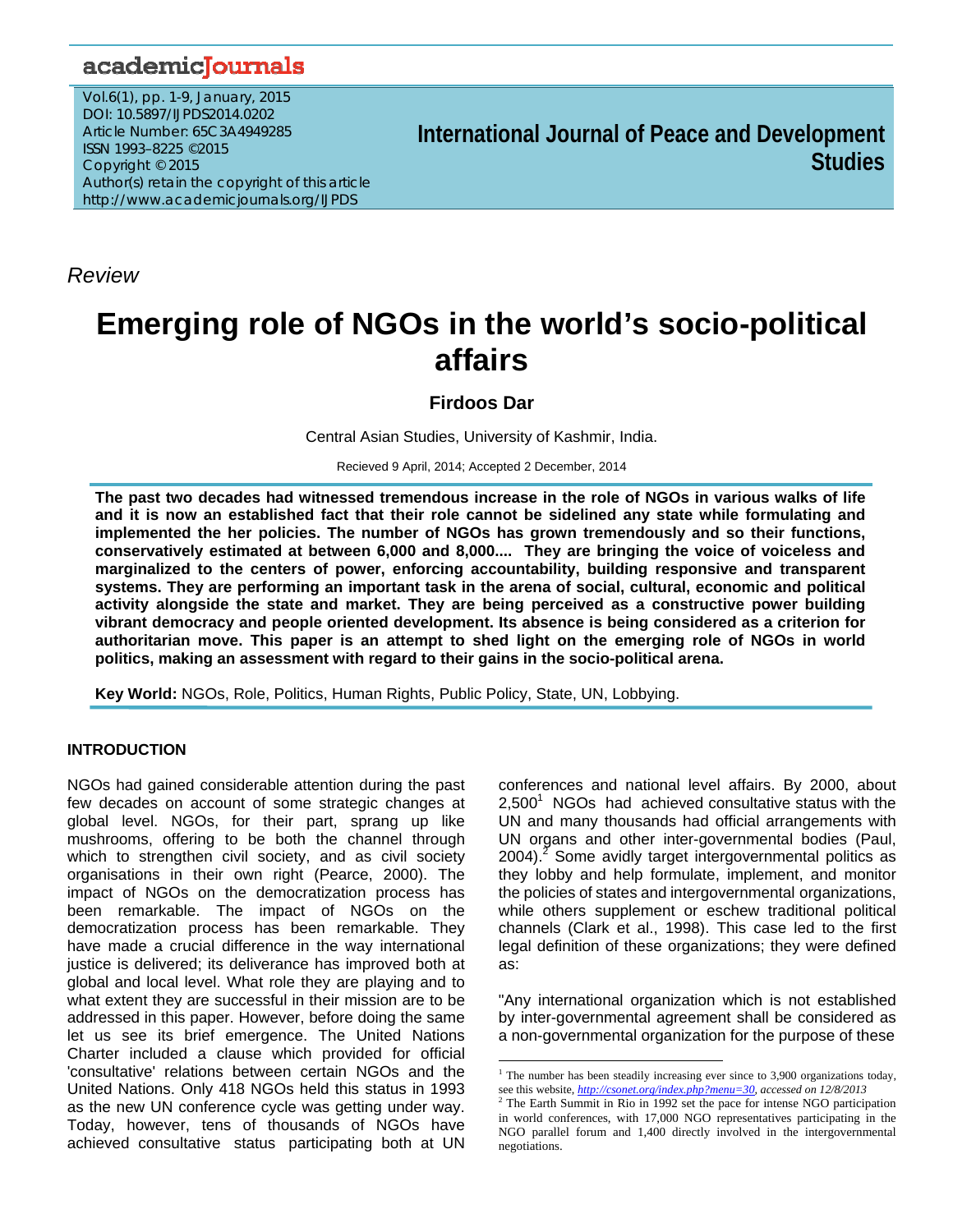arrangements". (UN ECOSOC Resolution 288 (X), 27 February, 1950).

This definition has just been revised for the first time and now reads:

"... (As above)..., including organizations which accept members designated by governmental authorities, provided that such membership does not interfere with the free expression of use of the organization" (UK ECOSOC Resolution 1296 (XLIV), 25 June 1968).

The rapid increase of NGOs at global level promoting diverse issues-ranging from human rights to governmental accountability and from rule of law to environmental protection is of remarkable worth. NGOs are assuming considerable political weight in international politics. The kinds of pressure NGOs are exerting possibly place governments under an obligation to fulfill her promises and indeed persuade them to change policies. This growth of NGO diplomats now plays a significant role in intergovernmental negotiations. This is all because of the increasing trend towards democratization. More and more countries are moving close to the democratic politics following rule of law, fair electoral politics, human rights and civil society etc. The increase in participation of NGOs in global institutions reflects the changing state of our democracy. However, this assumption that civil society per se promotes democratic governance came under heavy criticism by the mid-1990s. Before we move to the main theme of the paper, let's have a brief framework so it becomes easy job for us to examine their role.

#### **CONCEPTUAL FRAMEWORK**

One useful way of approaching the problem or conceptualizing the definition of NGOs is to see them as part of what has been called the 'third sector'. The idea is based on the assumption that the world of institutions can be divided into three ways: the first part belongs to government, the second belongs to private or profitbusiness and the third group of organization does not easily fit into either category: a 'third sector.' Some observers have indentified it with 'not-for-profit'; others associated it with 'voluntary' or 'non-governmental organization. To be included in the third sector any organization should be based on five key characteristics: that is, the organization is to be institutionalized in that it should have regular meeting, office bearers and some organizational performance; it is private in that it is

institutionally separate from the government; though it may receive some support from government; it is nonprofit distributing, and if a financial surplus is generated it does not accrue to owners or directors; it is selfgoverning and therefore able to control and manage its own affairs; and finally it is volunteer staff as such, there is voluntary, and even if it does not use volunteer participation in the conduct or management of the organization, such as in the form of voluntary board of directors.

An NGO is generally defined as an essentially nonprofit, voluntary citizen groups which is organized at the local, national, or international level, and is locally, nationally, internationally active. Various authors have suggested other names because of the confusion arising from this negative title. The title does not indicate precisely what is governmental or what is international. No other title has come to be generally accepted although a variety of terms are in use. In the United States the term transnational non-governmental organization is increasingly used. The issue of independence is an important one in the credibility of an NGO. It is hard for NGOs not to come under any governmental influence. Individual governments do at times try to influence the NGO community in a particular field, by establishing NGOs that promote their policies. This has been recognized by quite common use of the acronym GONGO, to label a government-organized NGO. Also, in more authoritarian societies, NGOs may find it very difficult to act independently and they may not receive acknowledgment from other political actors even when they are acting independently (Mostashari, 2005).

Other designations like CBOs (community-based organizations), GROs (grass-roots organizations), or POs (people's organizations distinguish membership-based) are also being increasingly used. Other acronyms call attention to the varying autonomy of NGOs, distinguishing fully autonomous NGOs from government-organized or – supported groups or GONGOs quasi-autonomous NGOs or QUANGOs and donor-organized NGOs or DONGOs. Still other distinctions are made among NNGOs (NGOs in, Northern or industrialized countries), SNGOs (NGOs based in Southern or developing countries), and INGOs (international NGOs).

Yet, there are some high levels of government funding and they possess some of the characteristics of bureaucracies, while others can resemble highly professionalized private organizations with corporate identities. This has generated debates about what is and what is not an NGO, and most suitable approaches for analyzing NGO roles in development. In its broadest sense, the term "non-government organization" refers to

E-mail: darfirdos@gmail.com.

Authors agree that this article remain permanently open access under the terms of the Creative Commons Attribution License 4.0 International License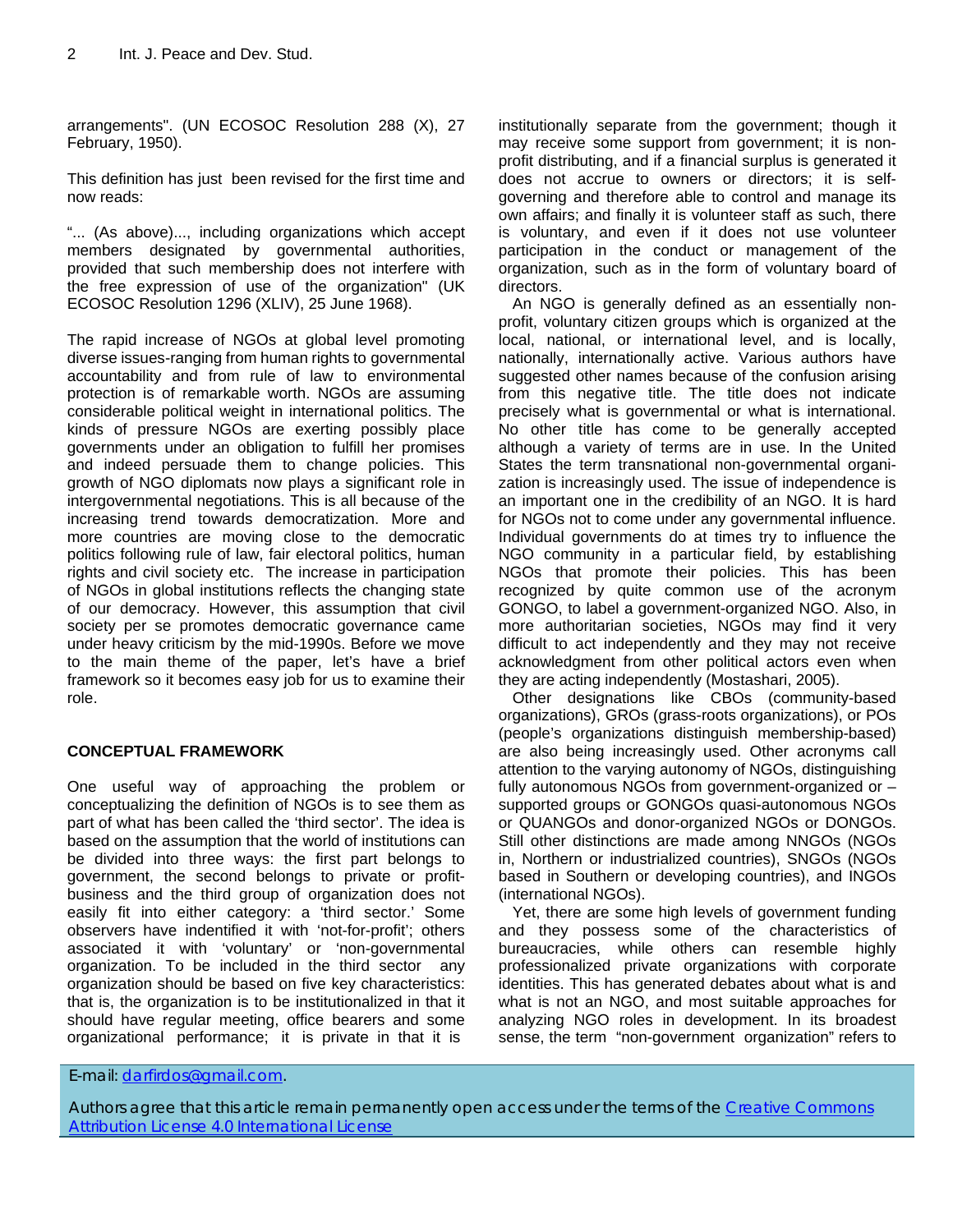organizations (I) not based in government, and (ii) not created to earn profit. While this broad definition of an NGO is correct semantically, it presents a problem in that it embraces a large number and wide range of organizations that structurally and functionally are unrelated. This broad definition of NGO refers more to what an organization is not, rather than to what it is, and can be applied to many organizations.

Terms parallel with NGOs, and sometimes used instead, include—among many others—voluntary organization, private voluntary organization, or private voluntary development organization; people's organization; community organization or community based organization; community group or community association; grassroots organization; intermediary organization; and public interest group (Vedder, 2007). In some languages, nongovernment translates into terms such as "antigovernmental" or "not with the government," prompting the voluntary sector to employ other terms to describe itself (Fisher, 2003). These groups vary significantly according to philosophy, purpose, expertise, program approach, and scope of activities. Important distinctions can be drawn with regard to; $3<sup>3</sup>$ 

1. The functional roles of different types of NGOs;

2. The differing roles of NGOs on the continuum of NGOs from the local level, to the national level, and to the regional and international levels; and

3. The operational orientations and approaches of different kinds of NGOs

A great number of criteria can potentially be applied in order to classify such NGOs for purposes of analysis, including the primary aims of the organisations, their types or scope of activities, the type of membership, their organizational structure or their funding structure. The three basic characteristics of NGOs seem to be (1) Being non-profit; (2) consisting at least partially or completely on voluntary citizens group; (3) and depending at least partially of voluntary citizens (Vedder, 2007).

#### **ROLE OF NGOs IN WORLD'S AFFAIRS**

 $\overline{a}$ 

The past decade or so has witnessed a spectacular growth in the number and scope of third sector organizations around the world and arguably could be described as the golden age of INGO. $4$  In the late 1980s,

between 10 and 15 per cent of development assistance funds generated by the OECD member countries were channeled through Northern NGOs. By 1991, 25 per cent of the official development assistance of some bilateral donors flowed through INGOs, and almost all bilateral and multilateral donor agencies had established permanent units to act as liaisons with development INGOs (Boli and Thomas, 1999). By 1995, over 2,500 INGOs in OECD countries claimed to be advocating increased support for international development or operating development programs in low-income countries, thus outnumbering all other types of development organizations (Boli and Thomas, 1999). The NGO Working Group on UN-NGO Relations founded in mid-2009 advocates for a positive and open partnership between the United Nations and NGOs. The group addresses issues such as the accreditation process, NGO participation in UN meetings and conferences, and physical access to the Headquarters complex. It maintains contact with a similar group in Geneva and other concerned NGOs worldwide.

Today NGOs deliver more official development assistance than the entire U.N. system (excluding the World Bank and the International Monetary Fund) (Mathews, 1997). Social scientists have begun to take new interest in the increasing role of NGOs in environmental protection, gender justice, human rights etc. Mary Kaldor argues that global civil society in the 1990s was dominated by NGOs changing the norms concerning human rights and humanitarian intervention. NGOs wielding tremendous power are also important from post-conflict reconstruction perspectives (Kaldor, 2003). Some NGOs can, however, wield enough clout to change governments and other NGOs advocates for behavioral change of the nation states (Finger and Princen, 2013).

Today, the fact of the matter is that one cannot ignore the role of NGOs in the various walks of life be it politics or impolitic. NGOs are in the center of developmental activities for instance in poverty alleviation, conflict resolution, building peace in conflict ridden situations and conservation of environment progammes etc. In the OSCE context, the role of NGOs in pressing for adherence to democratic standards and practices including monitoring elections remains vital. Environmental NGOs in the former Soviet Union and Eastern Europe played a vital role in the political, social and economic changes of the 1980s (Barbara Jancar Webster, 1993). Today, they continue to have an enormous impact in countries across the globe, pushing for governmental transparency and accountability which in turn can fuel political reform. Chipko Movement is one of the significant environmental NGOs in India demands that the Himalayan forests should be declared protected

 $\overline{a}$ 

<sup>&</sup>lt;sup>3</sup>Cooperation between Asian Development Bank and Non Government Organizations, ADB 2004, p. 5, p. 5. http://www.adb.org/sites/default/files/adb-ngo-policy.pdf, accessed on 7/01/2014,

<sup>4</sup> According to the Yearbook of International Organizations, the number of international NGOs was reported to have increased from 6,000 in 1990 to more than 50,000 in 2006. Civil Society Organizations (CSOs) have also become significant players in global development assistance, with the Organization for Economic Cooperation and Development (OECD) estimating that, as of 2006, CSOs provided approximately US\$15 billion in international assistance.

*http://web.worldbank.org/WBSITE/EXTERNAL/TOPICS/CSO/0,,contentMDK: 20101499~menuPK:244752~pagePK:220503~piPK:220476~theSitePK:22871 7,00.html*, Defining Civil Society, p, 2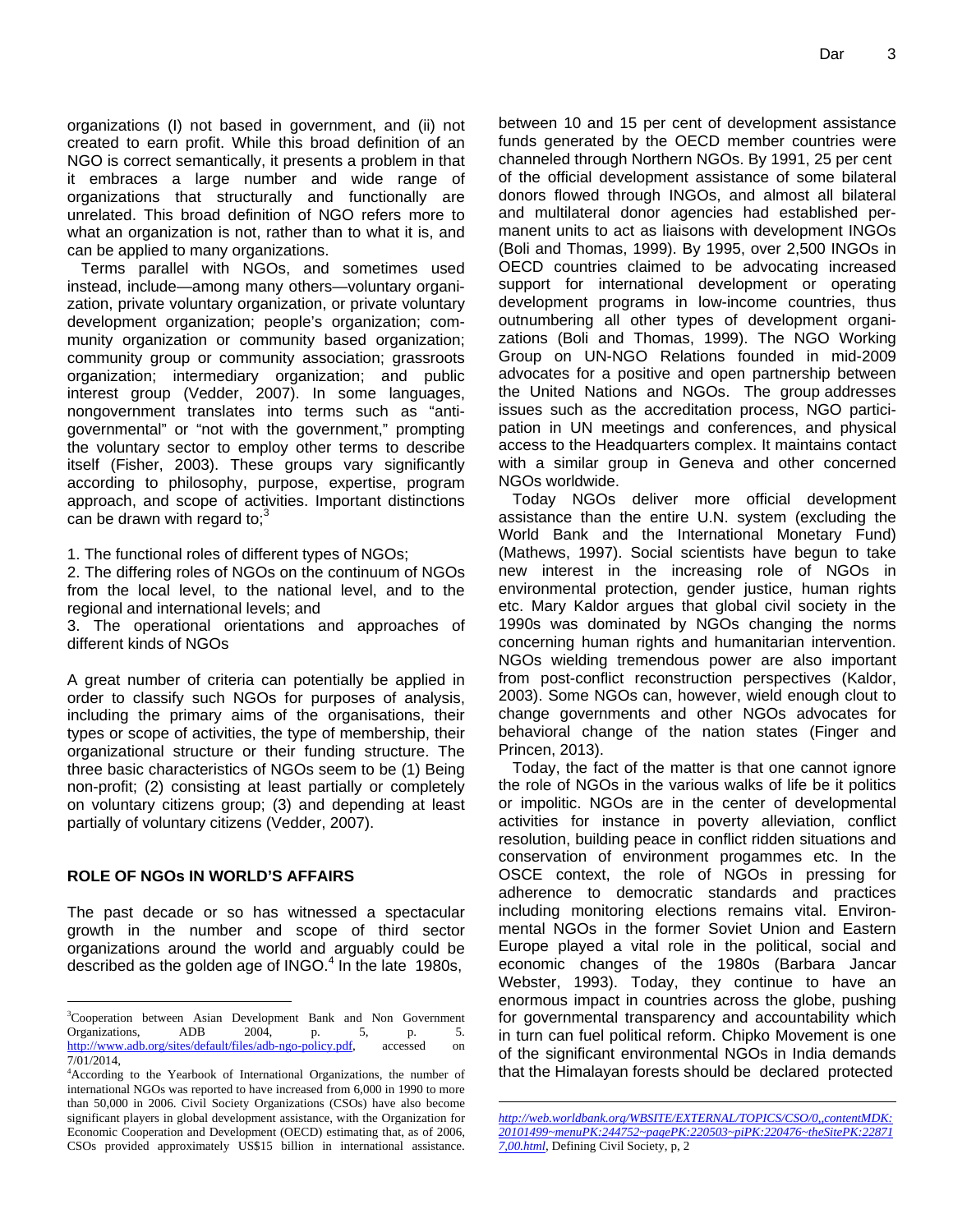forests (Dharmarajan, 2007). For the international community, however, the Chipko Movement is perhaps best known for its critique of Westernized developmental practices. It is leaving its impact on the decisions of policy makers via environmental protection. Recognizing the tactics of Chipko's Movement many environmentalists adapted Chipko-like protests in Switzerland, Japan, Malaysia, the Philippines, Indonesia and Thailand. Most of the regional economic and security organisations have expanded their network to include the participation of NGOs in their deliberation and discussions. The OAS (Organisation of American States) has formal structures for NGO participation and it seeks greater engagement by civil society organizations. Likewise ASEAN has formal guidelines for NGO participation in its activities (Lowenkron, 2006). The inclusion of NGOs in the deliberations of various organizations means the increasing recognition of their work both at regional and global level. It is also believed that NGOs have played a significant role in throwing away the authoritarian regimes of Georgia and Kyrgyzstan. Even it is believed that in the demise of USSR civil society had made a significant contribution. There is another version of truth that these NGOs were backed by US Government with a view to install friendly government there. Fuhrmann identifies two distinct kinds of social capital which have removed these regimes from power through orange and tulip revolutions: is that of imported and indigenous, which had mobilized the people during the Tulip revolution. Imported refers here to the western based NGOs who have played a significant role in mobilizing the anti-Akeav wave (Mitchell, 2012). Civil Society has played an important role in dismantling the USSR especially under the leadership of Mikhail Gorbachev.

These NGOs are also working on various aspects of institutional development, such as helping to establish competitive political parties, fair elections, independent media, and civic advocacy groups and mediating or reducing ethnic conflicts. Democratic assistance channeled through INGOs played a significant role in fostering a positive change in the transitional recipient countries. (Mendelson and Glenn, 2002). During the ethnic clashes in Kyrgyzstan in 2010, NGOs have reduced tensions between the two adversary communities, build peace between Uzbek and Kyrgyz in the Osh region of the country.<sup>5</sup>

Now Country's Foreign policy hardly ignores the engagement of nonstate actors. While the promotion of democracy has been a central plank of U.S. foreign policy since the end of the cold war, it has frequently been nongovernmental organizations (occasionally funded by USAID) that have implemented this policy in the formerly communist countries (Mendelson and Glenn, 2002). Samuel Huntington, while analyzing the main causes for the "third wave" of democratization listed a

 $\overline{a}$ 

major shift in US foreign policy toward the promotion of human rights and democracy in other countries via NGOs. Even President Bush declared that it is the policy of the United States to seek and support the growth of democratic movements and institutions in every nation and culture, with the ultimate goal of ending tyranny in our world. To do the same the service of NGOs is crucial and they become the main strategic weapons to carry the policy forward. The neo-liberal economic policy initiated under the garb of 'new policy agenda 'committed to good governance emphasized development NGOs an effective and efficient alternative to the state led developmental perspective having the potential to strengthen democratic processes. In this regard, American international NGOs were remained at the forefront to bring transitional societies close to democratic mood (Chaulia, 2006). The shifting interdependencies among political actors came through globalization of capitalism and power, and by the decline of the state, growing numbers of groups loosely identified as nongovernmental organizations (NGOs) have under-taken an enormously wide range of activities. These include implementing grass-roots or sustainable development programmes, promoting human rights, providing social justice, protesting against environmental degradation and pursuing many other objectives formerly ignored or left to governmental agencies. Recent past witnessed capacity building reflecting a changing nature in development thinking away from the simple transfer of skills and resources towards building autonomy and selfreliance (Lewis, 2000). Over a 150 NGOs worldwide criticized the failure of the WTO to adhere to democratic principles. NGOs challenge such notions as a violation of the very democratic principles enshrined in the constitutions of the powerful member states (Global Policy Forum, 2002)*.* 

An NGO works to empower poverty-stricken people, tries to change public attitudes and consistently campaigns for policy making process and public related issues. NGOs have created global governance and have promoted the constitutive norms to create a system of global governance. A variety of women's groups actively influence the United Nations on social welfare questions. The greatest political achievement by NGOs has been the creation of the International Criminal Court (Willets, 2010). NGOs have dominated the international diplomacy of human rights. These are increasingly participating in the management of civil conflicts, enhancing their role in the affirmation of humanitarian intervention (Daniela, 2010). In the multilateral context alone, the number of UN-accredited NGOs had risen from 40 in 1945 to 3,536 by the end of 2011.

They are performing an important work in the arena of social, cultural, economic and political activity alongside the state and the market and have come to play increased roles in public policy. More recent treatments have begun to place NGOs in a broader social context and credit them with a wide range of political functions, what Levy calls, a critical 'third sector' that fosters the

<sup>5</sup> Authors interview with Armaan Ali of Kyrgyzstan who was himself involved in such activities as volunteer of INTRAC, on 5/01/2014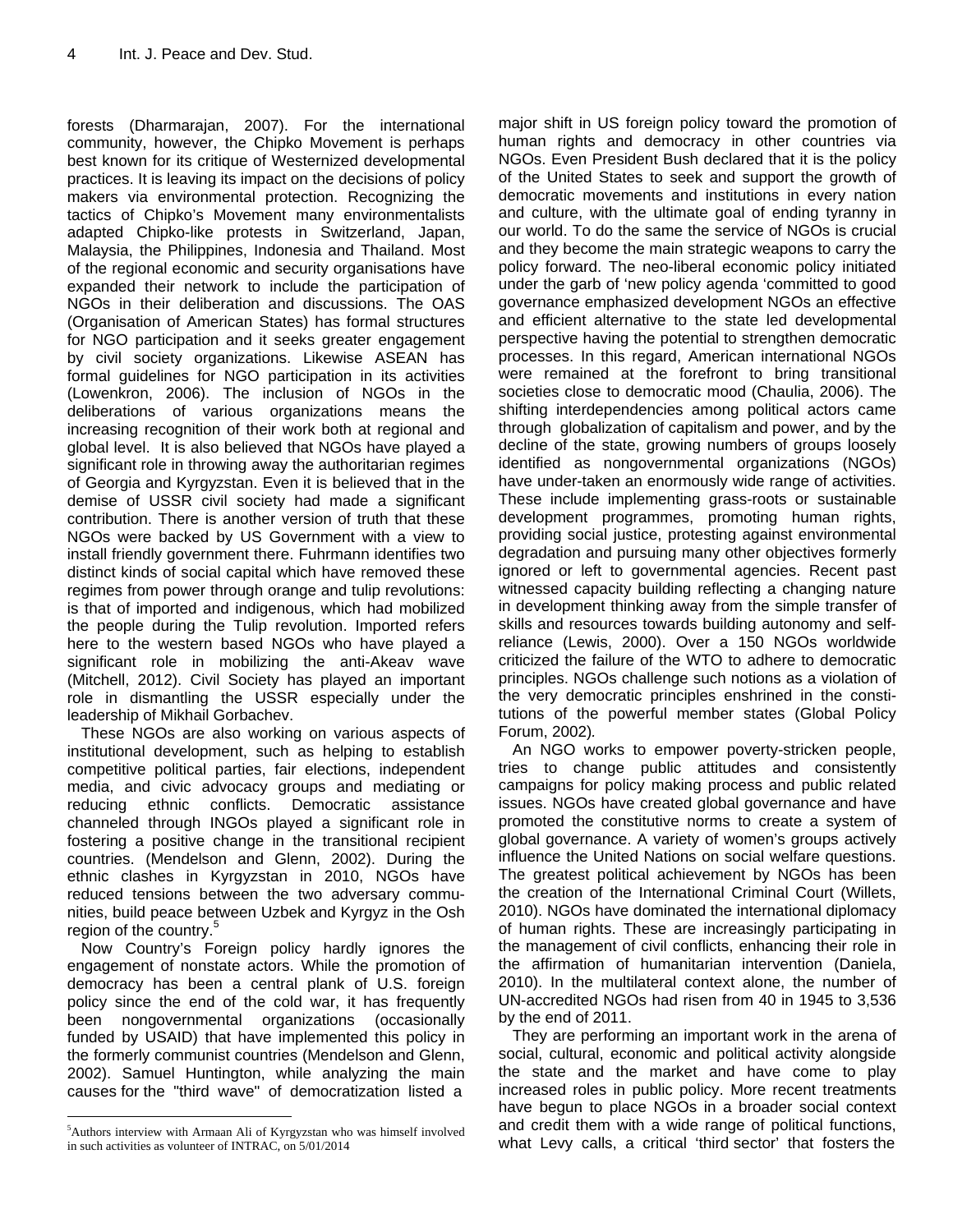development of the marginalized groups (Lekorwe and Mpabanga, 2007). These NGOs are acting as transnational advocacy groups changing the attitude of people for their betterment (Warkentin, 2001). The description of world politics has also increasingly being challenged as many other non- state actors especially NGOs have become more and more important, finding their progressive role in international relations. States are now sharing much of its political, social and security role with such non-state actors (Agg, 2006).<sup>6</sup> Their role in pluralism, collective social action, interdependence, global governance, environmental governance (Finger,  $1994$ <sup>7</sup> and transnationalism has become an established fact. NGOs have acquired the power to negotiate with and exert the pressure on the state and market holder in favor of the excluded (Lewis, 2000). Indeed, NGOs strengthen the institutions of civil society that mediate between the individual and the state, making governments accountable and responsive at both local and national level (Fisher, 2003).

The potential of the global associational explosion has captivated the imagination of a wide variety of development planners, policy makers, activists, and analysts. Economists and development planners exalt the role of local associations in alleviating rural poverty and helping communities adapt to modernization, World Bank, UNDP; political scientists are reevaluating the role of voluntary associations in building vibrant civil societies and their impact on the relationship between society and the state. There has been a recent shift of international donor community channeling INGOs to make partnerships with these mahallas in central Asia. To regenerate the traditional communal societies, the **Khujand Civil Society Support Center** has formulated a three month program on "Development of Volunteers movement in Soghd Region". Twenty-five volunteers were trained and received skills at Counterpart's International support center. Its purpose was to develop civic sense promotion

among the people. Scholars of international relations have begun to examine the impact of NGO coalitions and networks on international politics and their role in the formation of an international civil society.

Both the quantity and quality of NGO participation has changed as we know that less than 300 NGOs have attended the Stockholm Conference on the Environment. Subsequently at Rio conference held in 1992; more than 1,400 NGOs registered themselves as participants. At another occasion, only 53 NGOs with consultative status sent their representatives to the 1968 Tehran International Conference on Human Rights, and few others attended the invitation of the conference's Preparatory Committee. For the 1993 Human Rights Conference in Vienna, a UN source lists 248 NGOs with consultative status and 593 as participants. Another source prepared by NGO community themselves reports that around 1,400 to 1,500 NGOs attended the said conference. Similarly, the Mexico City Conference celebrated International Women's Year held in 1975; it was attended by more than 114 NGOs as participants. A decade later at the end of 1985, a UN Decade on Women in Nairobi was conducted; 13,500 people registered for and many more attended. Ten years later over 300,000 people attended the Beijing NGO forum, doubling previous attendance records. But equally impressive, 3,000 accredited NGOs gained access to the Fourth World Conference on Women (Clark et al., 1998). In the Global Governance, World Bank has recognized their role as agents for democratic governance along with developmental programmes (Vedder, 2007). As the world changed after the cold war, under the influence of globalization and the politics of the single superpower, NGOs began to assume a new role in the peace and security realm. They have moved from less sensitive to more politically sensitive areas, thereby involved in the protection of political rights and civil liberties.

Former Secretary General Boutros Ghali affirmed that NGOs "are indispensable parts of the legitimacy without which no international activity can be meaningful." Again an indication of their current status is given by the former UN Secretary General, Kofi Annan, who declared that NGOs are 'the conscience of humanity'. The Security Council's total number of meetings and consultations with NGOs grew nearly fourfold while its total resolutions and presidential statements increased more than six fold. There role in Security Council's election monitoring, policing, and post-conflict peace-building and peace keeping is admirable (Paul, 2004). Such activities may concentrate on the micro-level building of social capital through inclusive forums or training of the local conflict resolution activists. They have begun to influence national governments to operate in ways that go beyond realistic perspectives of foreign policy consideration (Lewis, 2000). NGOs have begun to move from a "development as delivery" to a "development as leverage (Lewis, 2000). They are now affecting national politics in number of ways; for instance, their role in agenda setting,

 $\overline{a}$ 6 BRAC in Bangladesh is an example of NGO expanding into the entire infrastructure of a country. BRAC is a huge organization-the largest in the country with more than 28,000 staff employed in projects. Its projects include a university, a bank, an Internet service provider and several financing organizations. Its 115,840 village organizations have a membership of just under four million. BRAC is a key example of how large some NGOs have grown, with the support of the international development community. In some villages in Bangladesh, "you can send your child to an NGO school, have a vasectomy arranged by an NGOs health worker, sell your milk to an NGO dairy and talk on an NGO phone. And there's usually a choice of several NGO banks. There's even NGO entertainment"

 $T$ The emerging phenomenon of environmental non-governmental organizations in world politics in terms of social movements' activism has been transformed for a single concentration in national politics in the 1970s to an increasingly broad focus at global and local levels in the 1980s that revitalized the impotence they initially attributed to national politics. In the negotiation of the Great Lakes Water quality, the NGO representatives who sat at the table had considerable influence because all concerned were experimenting with an attempt to institutionalize transboundary , ecosystem management practices, in an attempt to save the planet and animal species threatened by trade, the International Union for the Conservation of Nature and WWF drafted the treaty that became CITES and over the succeeding years have been a major for implementing that treaty.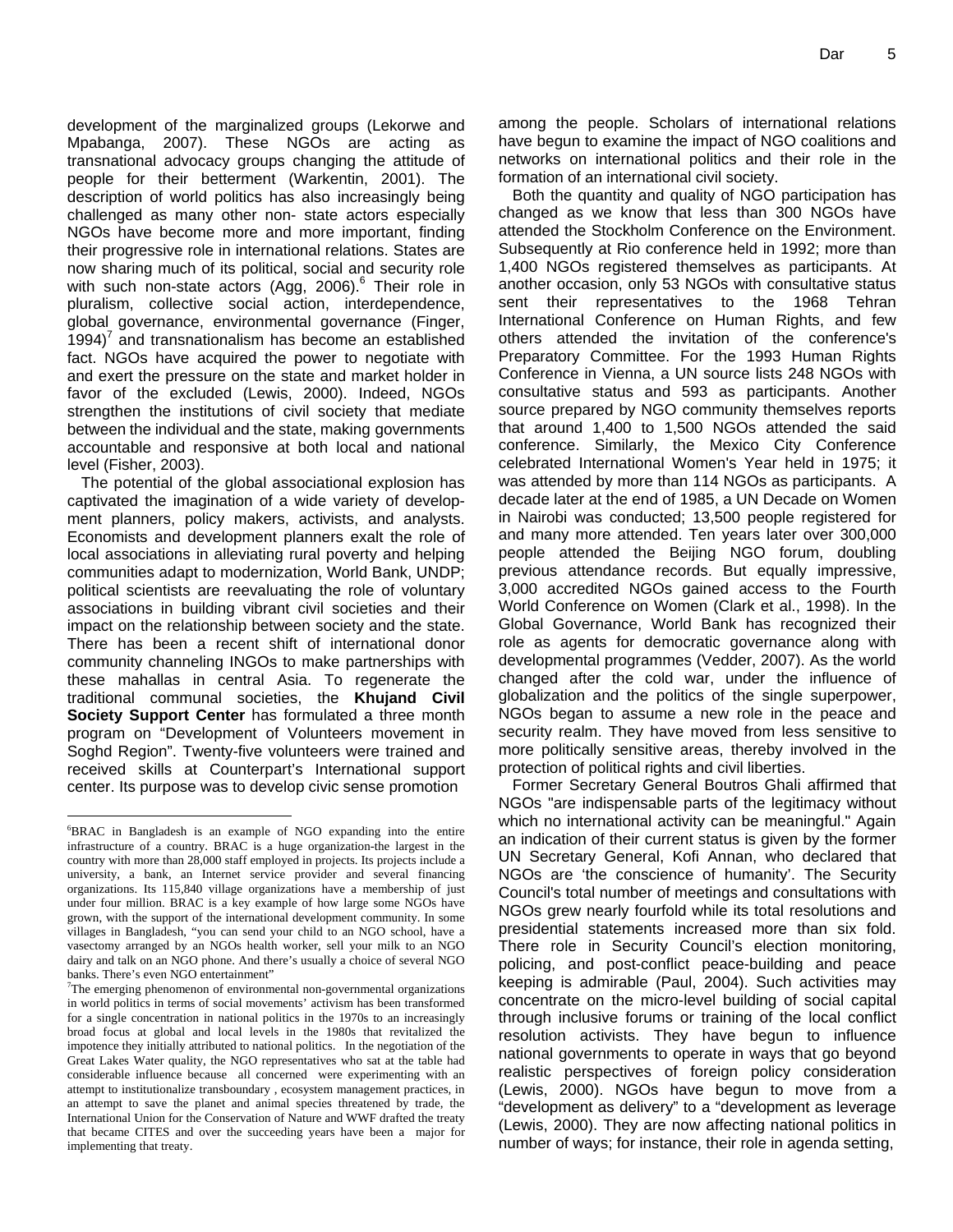negotiating outcomes and conferring legitimacy is now an acceptable fact (Boutros-Ghali, 1995). As such, these actors are not only more visible in the political and legal matters of the developed world, but they also "have become a significant part of political landscape in a growing number of countries in the Third World and former Soviet bloc." In particular, the end of Cold War created opportunities for NGO activity on global level. The concept of civil society got a new lease of life during 1980 on account of revival of democracies in the Eastern Europe. The rediscovering of social capital by Communitarians based on local associations to radical pluralists championing associative democracy substantiates the renewal of free and democratic atmosphere that came on the fore in this period.

Westphalian type of state has been changed both in its institutional and functional perspective. Power in international relations has become less hierarchical and more diffuse than in the past, states share some of their key functions with other actors. In order to be more effective in international politics NGOs are forming coalitions creating networks of advocacy groups etc. They have learned to collaborate in information exchange, project implementation and joint membership in advocacy coalitions.<sup>8</sup> For instance, the anti-globalization movements, the world wide protest against Iraq in February 2003, environmental protection campaigns highlighting the alliances NGOs were formed in order to be more inclusive and broad in approach (Anheier and Katz, 2006). At the same time, NGOs have also become proactive in a wide range of specialized roles such as emergency response, democracy building, conflict resolution and human rights. Besides this, cultural preservation, environment activism, policy analysis and research were also the subjects of their interest. The expanding role of NGOs in development is evident in the amount of development resources they collectively manage. It was estimated that NGOs were responsible for about \$ US 23 million of total money aid tended to be provided to governments. The United Nations estimates that NGOs are responsible for the transfer of an estimated US \$5 billion in development aid from the North to developing countries. This represents about 12.5 percent of the total bilateral transfer of funds from rich to poor countries and this percentage is growing annually. Many scholars argue that the primary contribution of NGOs is not monetary but organizational and cultural. INGOs facilitate the flow of information, standardize trade and professional practices, rationalize development efforts, offer technological expertise, and foster global culture. For example, they contribute their own expertise

<sup>8</sup> The Global Climate Action Network, a worldwide network of over 340 NGOs working to promote government and individual action to limit humaninduced climate change to ecologically sustainable levels. NGOs have central role and nevertheless, INGOs are a prominent part of the infrastructure of global civil society and are most visible or tangible actors. Helmut K Anheier, (edt.) *Global civil society*, SAGE, 2005/2006, p. 243

 $\overline{a}$ 

and thereby enhance the scientific and policy-related knowledge base of policymaking. They are engaged in advocacy and lobbying; serve as members of national delegations; participate in review and enforcement procedures; ensure transparency of international processes and supports international secretariat in many ways. In addition, they fulfil broader functions in international environmental governance, for example by raising public awareness, linking the international with national and local levels, influencing industry and business, etc. The legitimate role of NGOs in international environmental policy-making is widely acknowledged.

Consequently, Agenda 21 devotes Chapter 27 to NGOs and the strengthening of their role as "partners for sustainable development". In particular, it aims at enhancing or establishing formal participatory procedures "for the involvement of NGOs at all levels from policymaking and decision-making to implementation". Overall, Agenda 21 establishes a general presumption for a further strengthening of the role of NGOs in international institutions, treaty systems and organisations.

NGOs have become the favored child of official development agencies, hailed as the new panacea to cure the ills that have befallen the development process and imagined as a magic bullet which will mysteriously but effectively find its target. They are providing the means to mitigate some of the weaknesses in the development process. NGOs or community associations are valuable in so far as they are a potential source of alternative development discourses and practices. Critics from each camp may promote NGOs for their ability to facilitate participation and empowerment, but the meanings attached to these terms differ. Development agencies and international NGOs, in particular, support local NGOs for their effectiveness in pursuing the goals of what some have called a new policy agenda, a heterogeneous set of policies based on a faith in two basic values, neoliberal economics and liberal democratic theory. As these proponents envision them, NGOs have the capacity to efficiently transfer training and skills that assist individuals and communities to compete in markets, to provide welfare services to those who are marginalized by the market, and to contribute democratization and the growth of a robust civil society, all of which are considered as critical to the success of the neoliberal economic policies.

The success of the NGOs sector can be evaluated from the number factors. Firstly, they are free from the bureaucratic burdens of governments. Secondly, they are relatively more flexible and open to innovation, more effective and faster at implementing development efforts, and able to identify and respond to grass-roots needs. As the World Bank (1991) has noted, NGOs have become an important force in the development process, mitigating the costs of developing countries and helping in institutional weakness. From this perspective, NGOs are a means through which impediments to development can be overcome. International NGOs are useful in so far as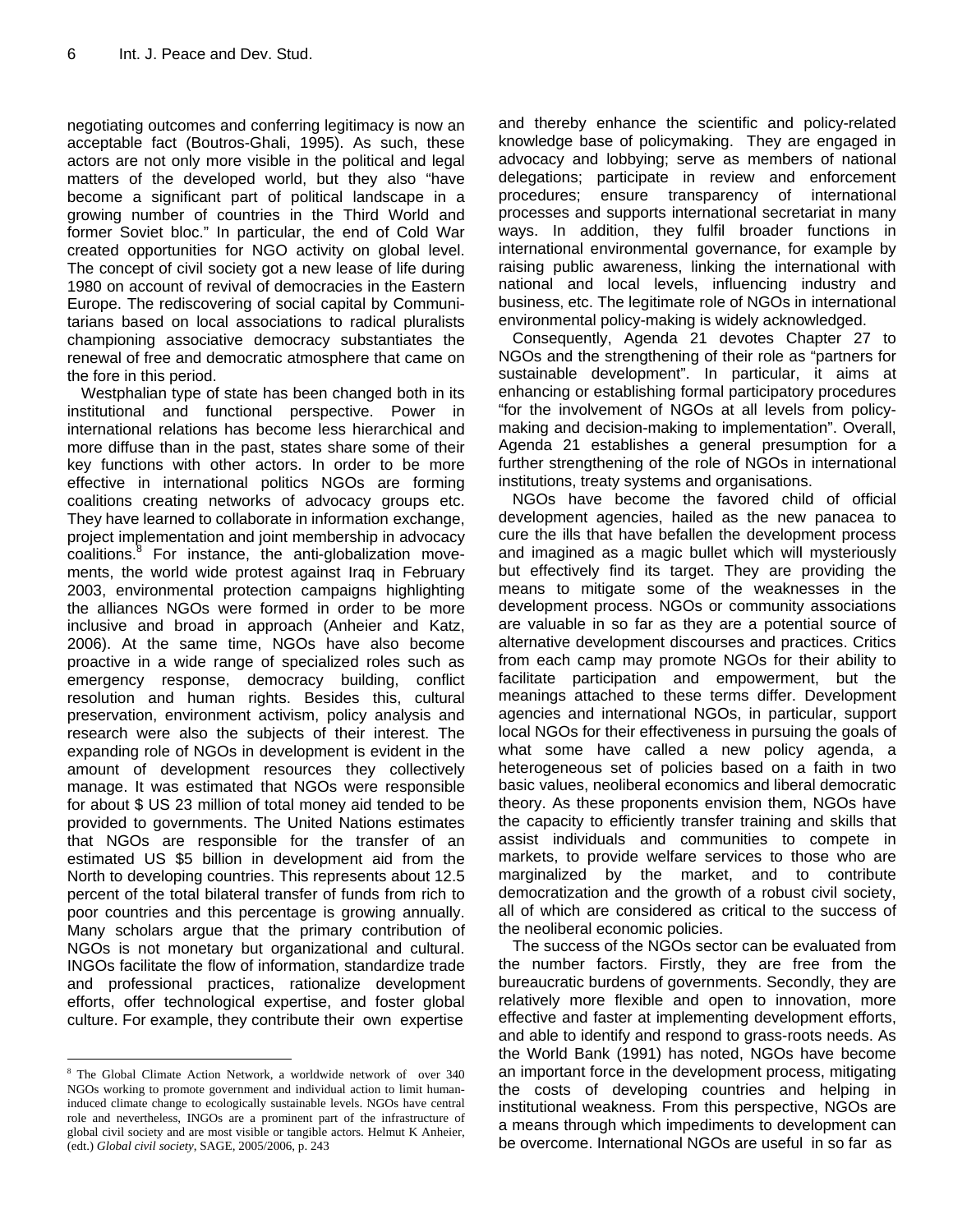they serve as intermediaries that can facilitate the work of local NGOs (Fisher, 1997). Thirdly, these nongovernmental organisations are being supported by advocates of the new policy agenda because it is believed that they contribute to democratizing processes. Optimistic expectations for democratization have been boosted in the past decade by the successful challenges citizens made to formerly strong states in Eastern Europe and Latin America.

NGOs are 'self governing, private, not-for-profit organizations that are geared to improving the quality of life for disadvantaged people'. There has been rapid growth in NGO service provision, as neoliberal development policies have emphasized a decreasing role for governments as direct service providers. Government services have been withdrawn under conditions as dictated by the World Bank and other donors, leaving NGOs of varying types and with different capacities and competencies of varying quality to pick-up the pieces, or fill the gaps which are left. The Good Governance agenda has emphasized a more flexible provision of services through using a range of sector and nongovernmental actors. Donors also believe in stronger role of NGOs in service delivery on account of their organizational and comparative advantage such as flexibility, commitment and cost effectiveness (Lewis, 2009). The liberal notion of civil society warns against the domination of public life by the state, seeing NGOs and other organizations of civil society as able to act as bulwark against such a tendency. Donors such USAID, for example has been leading donors in supporting NGOs as vehicles for strengthening democratization process through advocacy and voter education and incubators of civil society ideas and values. Third sectors leaders should be seen as guardians of civil society both wider civil responsibilities and as responsible for expressions of civil society within their organizations

#### **NGOS STRATEGIES**

While accomplishing their role nongovernmental organisations are adapting various strategies. In the first category there is operational and advocacy type of NGOs. This may be interpreted as the choice between small-scale change achieved directly through projects and large-scale change promoted indirectly through influence on the political system (Mostashari, 2005). The functions of an NGO relates to designing and implementing concrete action programmes that result directly to changes in the conditions of persons, cultural artefacts, or the natural environment; development, food aid, health care, the protection of historical landmarks etc. The function of advocacy NGOs are aimed at influencing the opinions, policies, and practices of national and international governmental authorities, social groups and general public (Vedder, 2007). Advocacy NGOs can be regarded as NGOs whose primary orientation is toward the advocacy of policies or actions that address specific concerns, points of view, or interests. Most often, advocacy NGOs exist to serve as a voice that they consider otherwise would not be heard in social, economic, and political processes. Advocacy NGOs more often exist at national and international levels.

Operational NGOs can be regarded as NGOs, whose primary areas of activity are directed toward the contribution or delivery of development or welfare services, including emergency relief, and environmental protection and management. These may exist at the local or community level, district and national levels, and regional and worldwide levels. Despite differentiations between operational and advocacy NGOs, in many cases it may not be possible to characterize an NGO entirely as operational or advocacy. Some operational NGOs do focus entirely on service delivery and do not possess an analytical or advocacy base; some advocacy NGOs are oriented entirely toward activities such as policy analysis and advocacy of development processes. However, most NGOs are involved in a mix of activities.

#### **Level of operations**

Among operational NGOs, it is possible to distinguish between international- level NGOs, often headquartered in developed countries. National level NGOs whose orientations are toward issues and interests in the countries in which they are based and local-level or community-based NGOs that generally exist to address concerns in relatively localized geographical areas. NGOs operating at the community level often reflect memberships comprising individuals who have come together to address immediate community-based interests. While often possessing limited technical or implementation capacity, community-level NGOs can be especially significant in projects that require identification of local needs or direct beneficiary participation. NGOs operating at the national and international levels often have important technical and organizational capacities. In some cases, larger and more capable NGOs can serve as intermediaries between governments, development agencies, and other NGOs, channeling information, resources, and technical support. Some international NGOs, and some national NGOs have become capable in a number of roles, including provision of donor support to smaller NGOs (ADB, 2004).

#### **ORIENTATION OF ACTIVITY**

NGOs reflect differences in philosophy, purpose, specialization, and operational approach. For operational purposes, NGOs can be classified by characteristics such as

1. Purpose—for example, religious versus secular;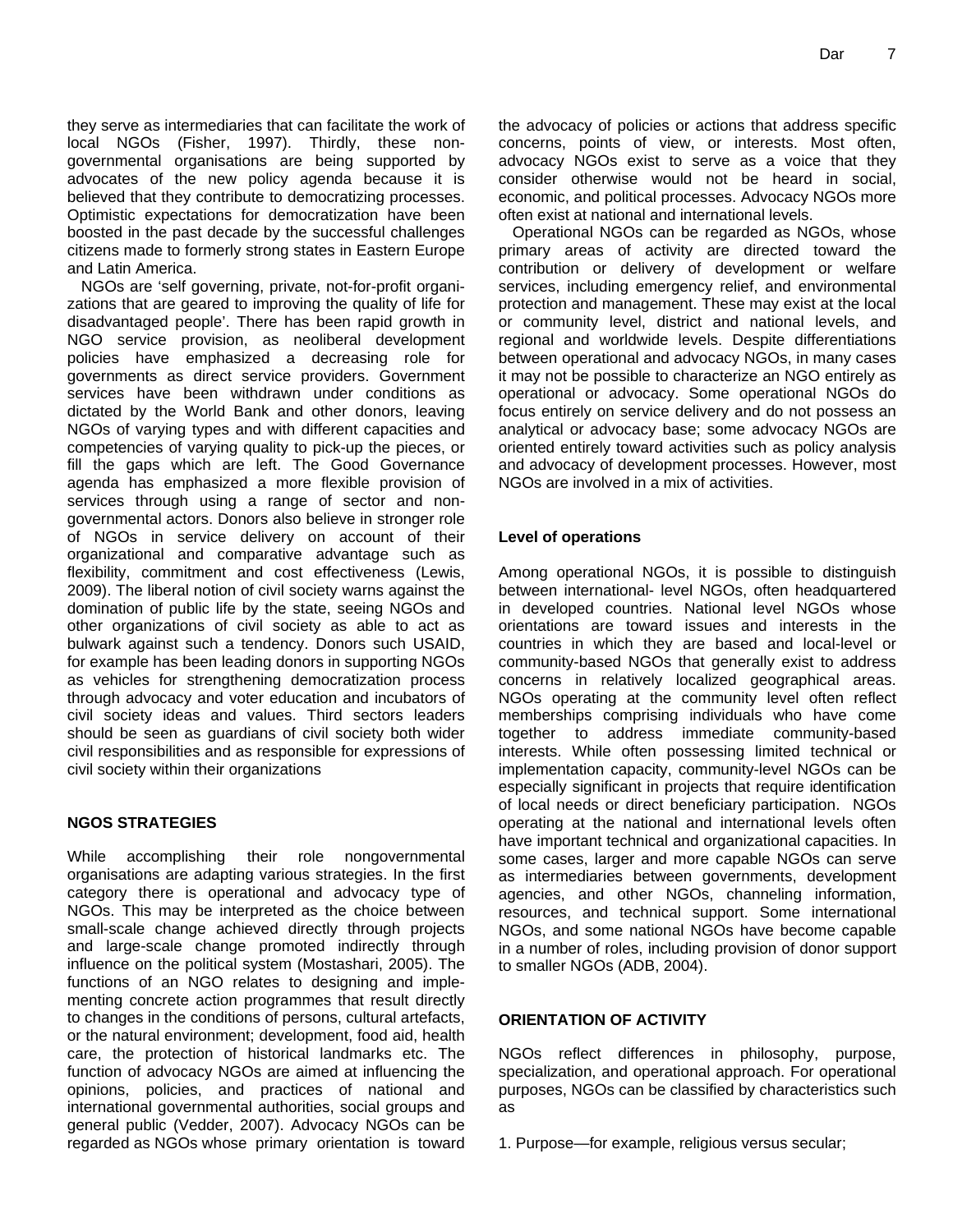2. Operational orientation—for example, a relief and welfare orientation versus a development orientation;

3. Approach—for example, service delivery versus participatory activities; and

4. Degree of openness—for example, a large degree of openness and public exposure versus a more closed, private character, or willingness to cooperate with institutions

In terms of their structure, NGOs may be large or small, formal or informal, bureaucratic or flexible. In terms of funding, many are externally funding, while others depend on locally mobilized resources. Some may be well resourced and affluent, while others may lead a 'hand to month' existence, struggling to survive from one year to the next. There are NGOs with highly professionalized staff, while others rely heavily on volunteers and supporters, In terms of values, NGOs are driven by a range of motivations. There are secular NGOs based organizations. Some may be charitable and paternalistic, others seeking to pursue radical or employment based approaches. There are also frequent references to other similar terms such as 'non-profit' 'voluntary' and 'civil society' organizations. 'Voluntary organization' or 'charities' are terms that are common in the UK, following a long tradition of volunteering and voluntary work that has been informed by Christian values and the development of charity. Non-profit organization is frequently used in the United states, where the market is dominant and the citizen organizations are rewarded with fiscal benefits if they show that they not commercial, profit-making entities and work for common public. 'NGO' has come to be used in relation to organizations which work internationally or those belonging to developing context.

#### **Negative image of NGOs**

The other side of the fact is that they are being viewed as the new ways of imperialistic designs. Recognizing this shift in power, the power holders are replacing the most confrontational style of power giving much greater emphasis on the soft power. *Keohane* and *Nye* define soft power as, the ability to get desired outcomes because others means loses their weight. It is the ability to achieve goals through attraction rather than coercion. It works through convincing others to follow or to get them to agree to norms and institutions that produce the desired behavior. Soft power can rest on the appeal of one's ideas or culture or ability to set the agenda through standards and institutions that shape the preferences of others. It depends largely on the persuasiveness of the free information that an actor seeks to transmit. Soft power combined with US's military and economic might is providing the basis for a new approach to foreign policy termed as smart power. It is the ability to combine soft and hard into a winning strategy. For example in her

Senate confirmation hearing on Jan. 13, 2009, Hillary Clinton said, 'we must use what has been called smart power- the full range of tools at our disposal- diplomatic, economic, political and military, legal and cultural picking the right tool, or combination of tools for each situation with smart power diplomacy will be the vanguard of foreign policy'. The theorist of international relations emphasizes the role of ideas, norms, and culture in international relations. A good example of this influence is the way that international actors rely on ethically charged claims and counterclaims to justify their behaviour or criticize the behavior of others (2010). In the contemporary times this type of job has been assigned to NGOs. This is how development is always conditional viewed by different recipient countries. The recipient country has to fulfil some conditions, for instance liberalizing her economy, strengthening human rights situation and free press. While accomplishing the same no country can ignore the role of NGOs.

In contrast to this positive view of NGOs, a dependencyoriented perspective argues that some NGOs are simply another arm of international capitalism. Although INGOs are distinguished from intergovernmental organizations like the Peace Corps, the United Nations, the World Bank, and the U.S. During the 1980s, for instance, INGOs were involved in 128 World Bank projects, giving both groups more power and influence. The fear is that this will result in more projects that benefit international capital (e.g., building of airports and high-ways) instead of the mass population (e.g., building low-cost housing and health clinics). If this is true, then involvement by INGOs could worsen over urbanization by creating the illusion of urban vibrancy without providing additional services for new migrants to the city. It could also slow economic growth in the long run by exacerbating North-South resource imbalances, impeding local institutional development. A number of quantitative studies have demonstrated convincingly that, in fact, structural adjustment policies have reduced state spending in health, education, and other social services. This has contributed to overurbanization, slowed economic expansion, and hurt the poorest segments of society.

#### **Conclusion**

As we have seen, with the growth in the involvement of NGOs in many aspects of politics, government services have been withdrawn under conditions as dictated by the World Bank and other donors, leaving NGOs of varying types and with different capacities and competencies of varying quality to pick-up the pieces, or fill the gaps which are left. The Good Governance agenda has emphasized a more flexible provision of services through using a range of non-governmental actors. Donors also believe in stronger role of NGOs in service delivery on account of their organizational and comparative advantage such as